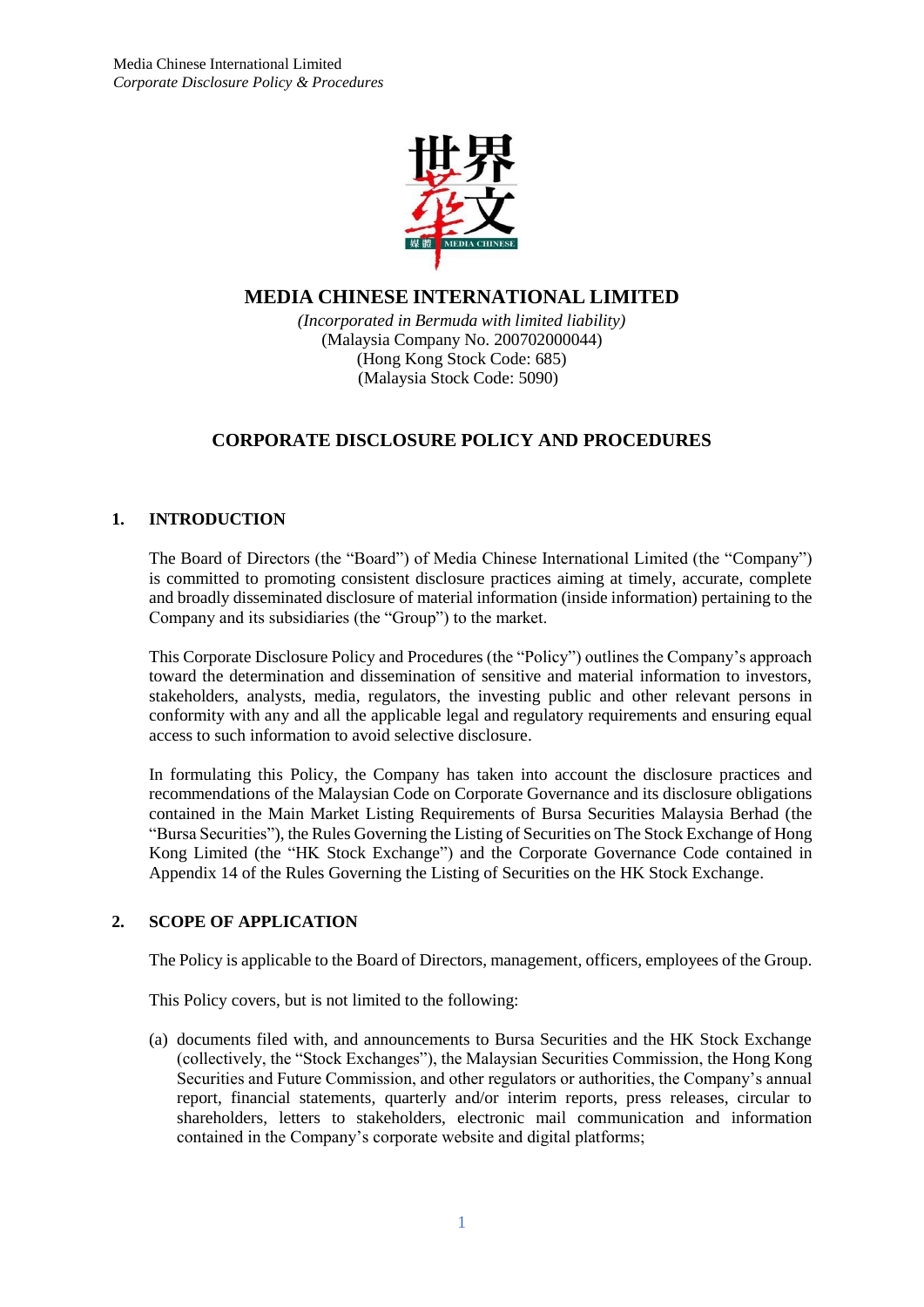- (b) oral statements made at group and individual meetings, telephone conversations, interviews and press conferences with members of the investment community or with employees; and
- (c) any other dealings with the general public.

This Policy does not apply to communications made in the ordinary course of business of the Group not involving material information.

#### **3. DESIGNATED SPOKESPERSON**

The authorised spokespersons for the Company are:

- i) Chairman of the Board of Directors;
- ii) Executive Director cum Group Chief Executive Officer (Group CEO); and
- iii) any other officers as may be authorised by the Chairman or the Executive Director cum Group CEO.

(collectively, the "Authorised Spokesperson")

Employees other than the Authorised Spokesperson shall not respond to inquiries from the investment community or media unless authorised to do so by the Authorised Spokesperson. All such queries should be referred to the Authorised Spokesperson.

#### **4. IMMEDIATE DISCLOSRE OF MATERIAL INFORMATION**

#### 4.1 **Immediate disclosure of material information**

An information is considered material if it is reasonably expected to have material effect on the:

- i) price, value or market activity of the Company's securities;
- ii) investor's decision in determining his choice of action.

The Board with the assistance of the Executive Director cum Group CEO and/or Management and/or the Company Secretary, shall exercise judgment determining whether the likely effect of the information is deemed to be material.

The Board shall be guided by the Bursa Securities Listing Requirements and the HK Listing Rules in respect of the events requiring immediate disclosures to the Stock Exchanges. The announcements shall be made available on the Company's corporate website.

#### 4.2 **Withholding of material information**

Under the following exceptional circumstances, the Company is allowed to withhold or delay the disclosure of the material information temporarily, provided that complete confidentiality is maintained.

- i) when disclosure would prejudice the ability of the Company to pursue its corporate objectives;
- ii) when the facts are in a state of flux; or
- iii) where the company or securities laws restrict such disclosure.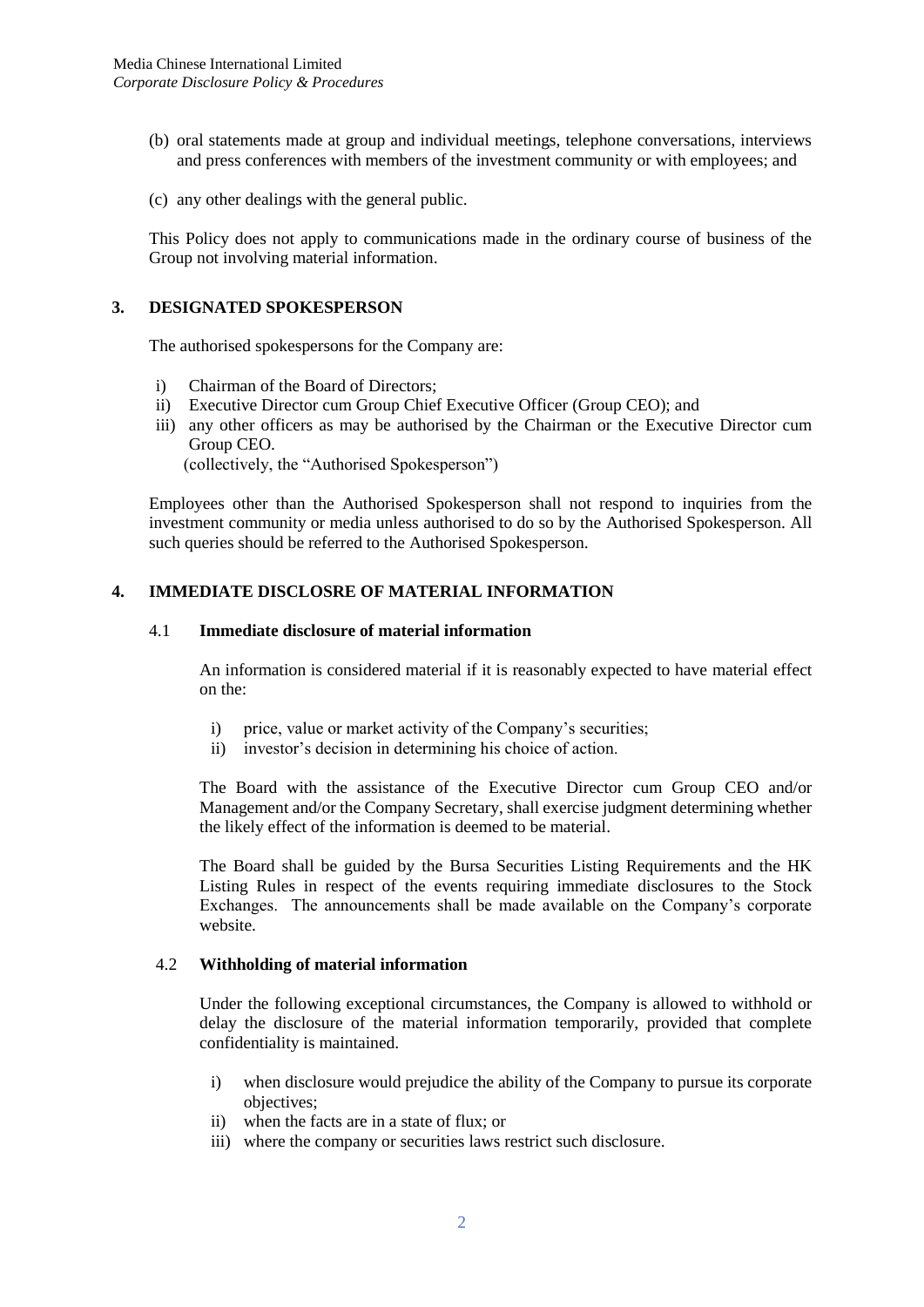#### 4.3 **Maintaining confidentiality**

In the event where material information is being temporarily withheld, the Company must ensure that strict confidentiality of such material information is maintained.

Any employee privy to confidential information is prohibited from communicating such information to anyone else, unless it is necessary to do so in the course of business or required by the law or authorised by the Board.

However, in the event of leakage of material information, the Company shall take appropriate action to make an immediate announcement to the Stock Exchanges.

#### **5. PROCEDURES FOR DISCLOSURE OF MATERIAL INFORMATION**

The Company may request the Stock Exchanges for a suspension in trading of the Company's securities if the Chairman of the Board or the Executive Director cum Group CEO believes that it would assist in having the news or material information better understood and widely disseminated.

The Head of Finance, Legal and other relevant departments or business units have the duty to review and verify the accuracy of all financial data and information contained in the announcement/document.

The Board shall manage all the Company's release of announcement/documents to the Stock Exchanges through the Company Secretary or a designated person authorised by the Board. All announcements/documents shall be first approved by the Board prior to the releases.

#### **6. PUBLIC DISSEMINATION**

The Company undertakes to disclose material information in a manner which optimizes the extent of dissemination to the public. No disclosure of material information shall be made on an individual or selective basis to analysts, shareholders, media or other persons, unless such information has previously been fully disclosed and disseminated to the public.

#### **7. RESPONSE TO MARKET RUMOURS**

Generally, the Company shall not comment on market rumours unless there is significant reaction in the market for the Company's listed securities or the Company is of the view that a corresponding response to such rumour or report would be beneficial to the Company. The Board shall have the discretion to consider whether the Company should respond to such market rumours.

In the event where a rumour or report which has been circulated contain erroneous material information which the Company is aware of, the Company shall immediately announce to the Stock Exchanges a denial or clarification of the rumour or report by providing facts sufficient to support the denial or clarification of any misleading aspects of the rumour or report.

#### **8. RESPONSE TO UNUSUAL MARKET ACTIVITY**

Where there is unusual trading activity or price movement, the Company shall immediately undertake due enquiry with relevant persons such as its Director, major shareholders and persons